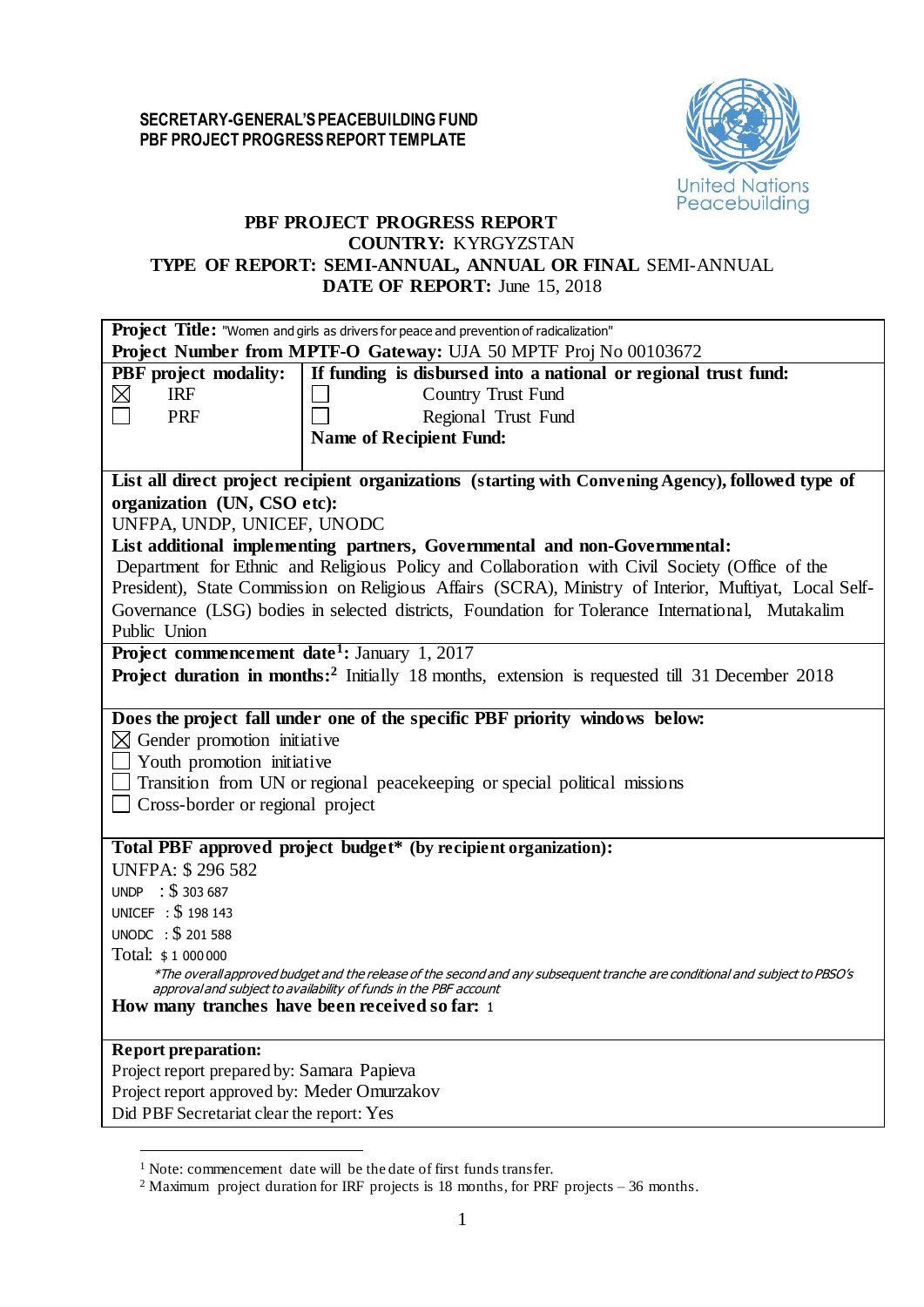Any comments from PBF Secretariat on the report: Has the project undertaken any evaluation exercises? Please specify and attach: No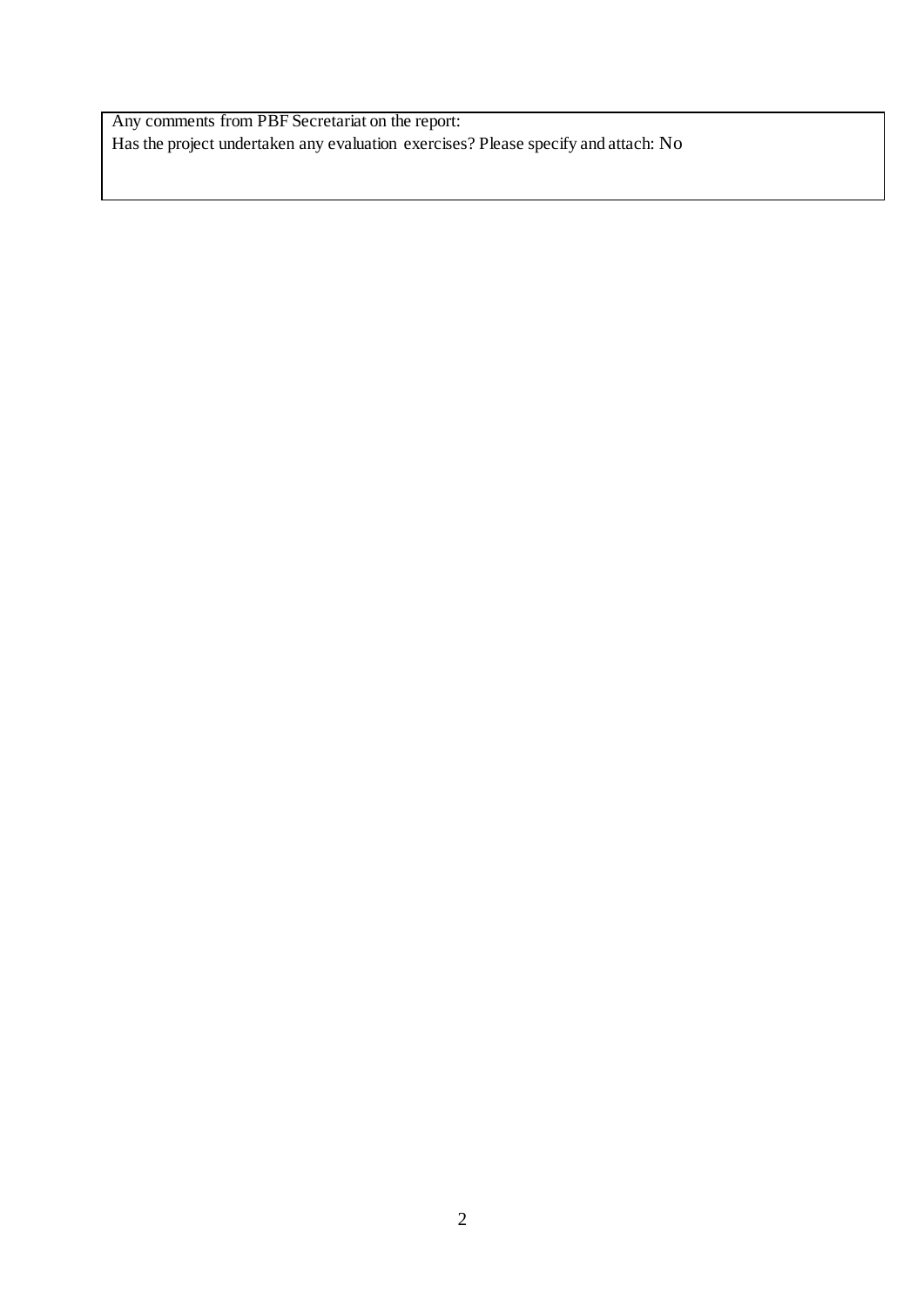# *NOTES FOR COMPLETING THE REPORT:*

- *Avoid acronyms and UN jargon, use general / common language.*
- *Be as concrete as possible. Avoid theoretical, vague or conceptual discourse.*
- *Ensure the analysis and project progress assessment is gender and age sensitive.*

# **PART 1: RESULTS PROGRESS**

# **1.1 Overall project progress to date**

Briefly explain the **status of the project** in terms of its implementation cycle, including whether all preliminary/preparatory activities have been completed (1500 character limit):

All major project activities were implemented. The remaining activities include adoption of the Joint Plans on Community Security, Prevention of Crime and Violent Extremism (hereinafter Joint Plans on CSPCVE), implementation of small grants on PVE in the communities, introduction of the PVE e-course for police, trainings for service providers and LSGs, along with case management system to be completed within the project non-cost extension.

Given the recent/current political/peacebuilding/ transition situation/ needs in the country, has the project been/ does it continue to be **relevant** and well placed to address potential conflict factors/ sources of tensions/ risks to country's sustaining peace progress? Please illustrate. If project is still ongoing, are any adjustments required? (1500 character limit) The issue of radicalization and extremism continue to be relevant in the context of Kyrgyzstan. Generally, vulnerability of young women and girls is being increased due to the lack of education, critical thinking, economic opportunities and presence of gender stereotypes, which makes them vulnerable to radicalization. According to the Ministry of Interior, if in 2005 women committed 1.1% of extremist crimes, by the end of 2017 the figures increased to 25%. The Government had adopted the "State Program on Countering Extremism and Terrorism in the Kyrgyz Republic for 2017-2022" as well as National Plan on Implementation of the State Program. The latest contains preventive activities in the communities with engagement of women and youth and the project activities are in line with the plan and contributes to achievement of its goal.

In a few sentences, summarize **what is unique/ innovative/ interesting** about what this project is trying/ has tried to achieve or its approach (rather than listing activity progress) (1500 character limit).

The project attempted to engage and reintegrate vulnerable women and girls isolated from the communities, with the aim of addressing the drivers of radicalization. In order to achieve this, the project developed an approach to identify vulnerable women and systematically work on their empowerment. Direct engagement of womenreligious leaders in this work deserves attention, as they can reach out the group of women and girls, who are not easily reached by official institutions. In this regard, there was also an attempt to take advantage from the joint nature of the project. The three components of the project joined forces to work with vulnerable women and girls by engaging with religious leaders, social workers and free legal aid providers. Information campaigns further supported production of various media products, short reels and messages, and broadcasted nation-wide. It is basically the first solid attempt in the country to use internet and social media to incubate the tolerance and advocate human rights as an alternative messaging against luring and violent ideologies. PVE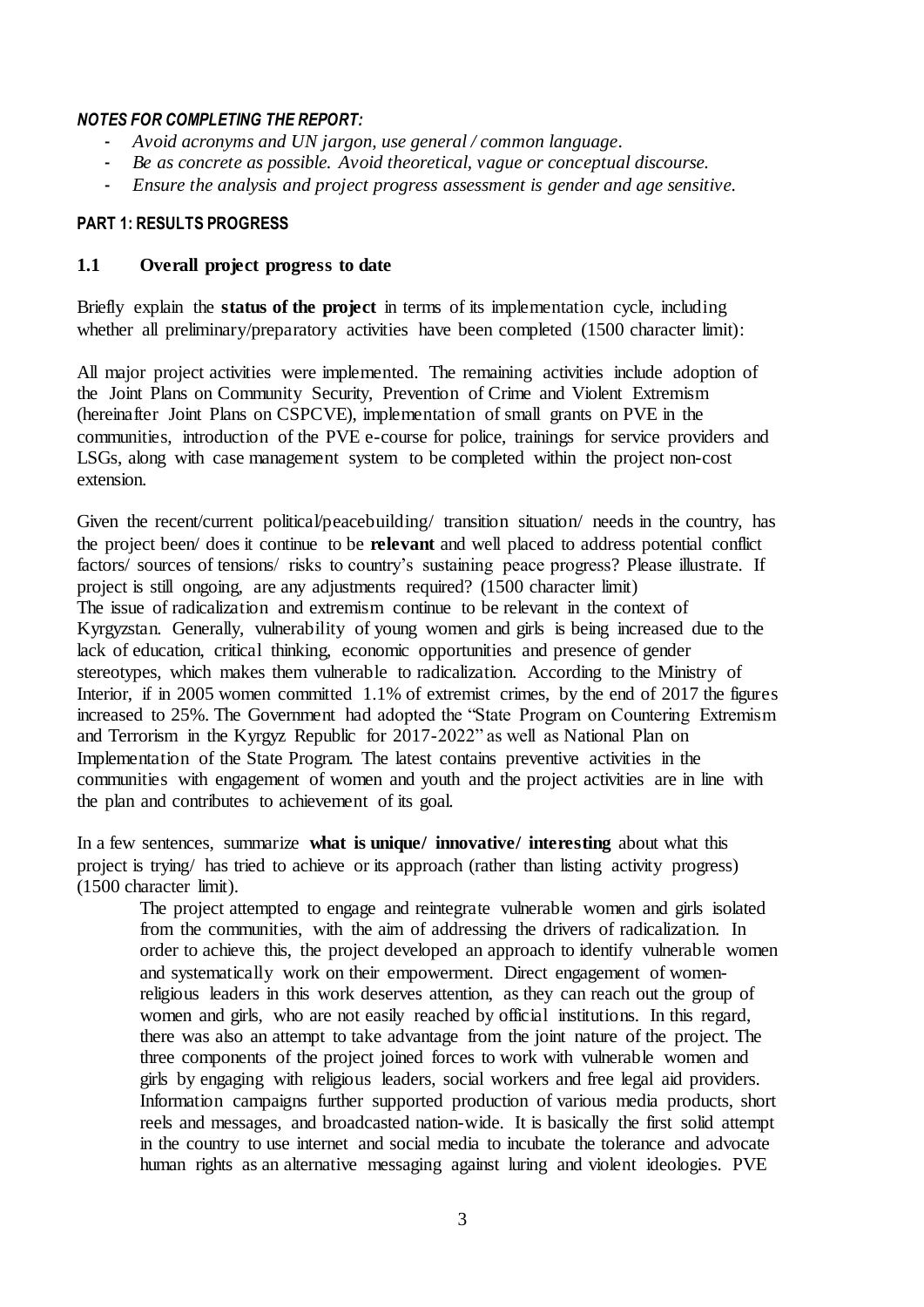educational e-course is being developed due to frequent turnover of police in communities and necessity to have a sustainable tool to systematically strengthen their capacity on PVE (especially with close engagement of community members, women and girls). According to the agreement with the Ministry of Interior Affairs, this course will serve as a mandatory course for newly recruited police officers.

#### Considering the project's implementation cycle, please **rate this project's overall progress towards results to date**: on track

In a few sentences summarize **major project peacebuilding progress/results** (with evidence), which PBSO can use in public communications to highlight the project (1500 character limit): Religious women and girls gained confidence and willingness to put their efforts and work on PVE issues. Cooperation and dialogue on PVE issues were established among women, girls, local authorities, police and imams, which was not the case before the start of the project. Active engagement of religious women and girls in community PVE efforts gave impetus to local authorities and other stakeholders to acknowledge prevention of radicalization as part of their task as well, which should be performed in cooperation with communities. There are series of evidence for above-mentioned results, for example, initiative group of religious women from Amir-Temur received "Letter of Appreciation" from the territorial administration for their positive contribution to organization of work with women's religious community. A mechanism designed to increase population's access to legal, psychological and theological consultations was tested in partnership with the Ministry of Justice and the Center for Religious Studies, and provided access to various consultation services to over 1500 citizens (70% of which were women). Local safety situational analysis was conducted in 16 municipalities to determine priority safety and PVE issues, and was used to formulate priorities for inclusion in Joint Plans on CSPCVE.

In a few sentences, explain how the project has made **real human impact**, that is, how did it affect the lives of any people in the country – where possible, use direct quotes that PBSO can use in public communications to highlight the project (1500 character limit):

There are cases, when the project's participants – religious women and girls, who had previously refused vaccination of their children, as the result of participation in the project, changed their attitude on this matter. For example, one of the project participants from Ak-Terek village, after the second leadership school decided together with her husband to withdraw their refusal. One of the project participants from Kurmanbek, inspired by examples of other project participants from different villages, decided to start education at the University and has enrolled on a Pedagogical Department, and the second participant from Kara-Suu plans will apply to a Law Department. Traditionally girls, who study at madrasah do not continue education in secular institutions. However, after implementation of women initiatives in one of madrasahs in Suzak, 7 girls started to express their intention to enroll into a higher education institution in the new 2019-2020 academic year. "In this project, I gained the incentive to live a full life and new goals for mine started appearing. I want to contribute to society and communicate with people. I am convinced that we have many good people. I realized that I should avoid focusing on problems, staying at home, not communicating and isolating from the society. I started to look at many things with a positive view. I feel much happier than before".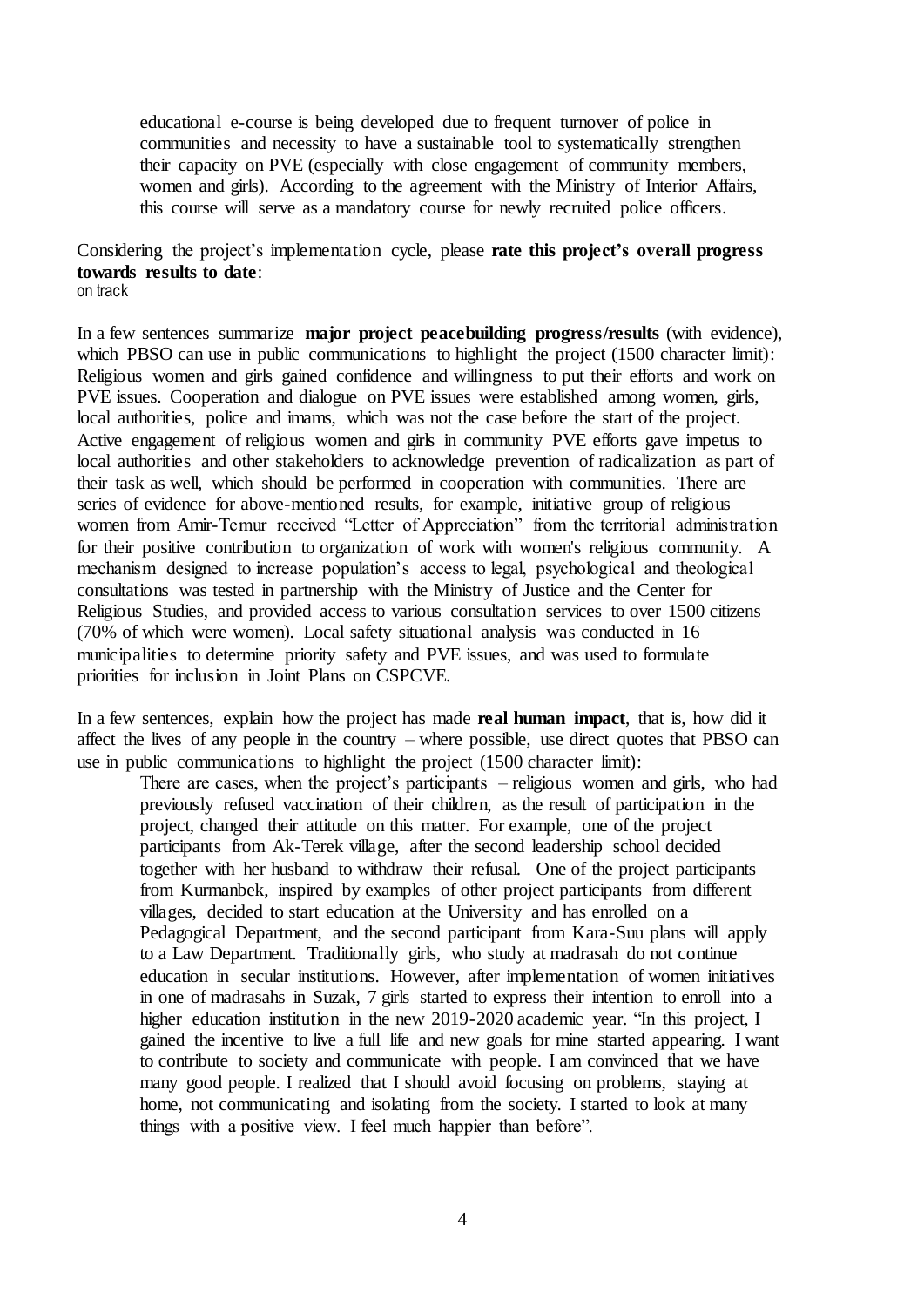If the project progress assessment is **on-track**, please explain what the key **challenges** (if any) have been and which measures were taken to address them (1500 character limit).

Some important project components were delayed for several months in 2018. The project's training engagement with the service providers and LSGs together with case management exercises for vulnerable women and girls were postponed for over 4 months and affected therefore to overall implementation schedule. The delay occurred because the agencies' partner Center for Religious Studies had its funds blocked at the end of the year until end-April by the Ministry of Finance. Additionally, due to the elections held in late 2017, some other activities, such as, elaboration of Joint Plans CSPCVE with participation of local authorities, as well as implementation of small grants on PVE with participation of women and girls were delayed. PBSO was informed of these issues and project non-cost extension is expected to be obtained by the end of the 2018, which is the timeframe required for accomplishing planned tasks.

If the assessment is **off-track**, please list main reasons/ **challenges** and explain what impact this has had/will have on project duration or strategy and what **measures** have been taken/ will be taken to address the challenges/ rectify project progress (1500 character limit):

Please attach as a separate document(s) any materials highlighting or providing more evidence for project progress (for example: publications, photos, videos, monitoring reports, evaluation reports etc.). List below what has been attached to the report, including purpose and audience.

#1 - letter from Ministry of Interior Affairs on elaboration of PVE e-course; # 2 - Links to PVE videos, TV releases, articles; #3 - Training modules for youth and women; #4- PVE related manual/handbook for women; # 5 - Human stories; #8 - Analytical monitoring reports; #9 – photos; 10# - short video on work with women and girls - religious leaders;  $#11$  – report from the workshop on analysis of interventions against project ToC, indicators and outcomes; #12 – examples of Orders on Establishing the Working Groups to Elaborate Joint Plans on CSPCVE).

### **1.2 Result progress by project outcome**

### *The space in the template allows for up to four project outcomes. If your project has more approved outcomes, contact PBSO for template modification.*

**Outcome 1:** Women and girls at risk to VE engage with communities in manner compatible with the views and ideology as the result of PVE initiatives undertaken by non-formal and formal leaders.

#### **Rate the current status of the outcome progress: Please select one**

**Progress summary:** *Describe main progress under this Outcome made during the reporting period (for June reports: January-June; for November reports: January-November; for final reports: full project duration), including major output progress (not all individual activities). If the project is starting to make/ has made a difference at the outcome level, provide specific evidence for the progress (quantitative and qualitative) and explain how it impacts the broader political and peacebuilding context. Where possible, provide specific examples of change the project has supported/ contributed to as well as, where available and relevant, quotes from partners or beneficiaries about the project and their experience. (3000 character limit)?*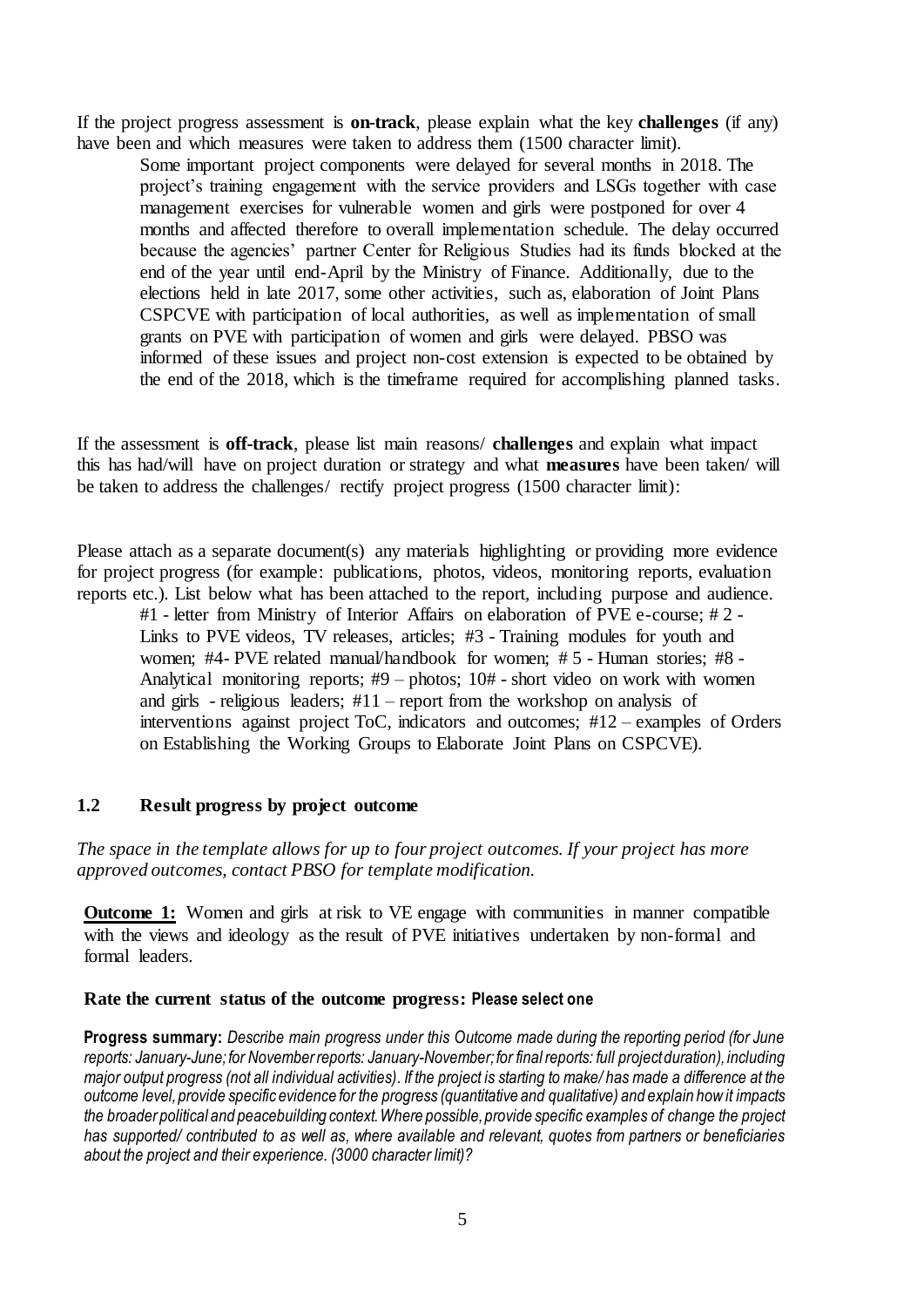One of the sustainable groups of the project is the group of 86 women and girls, religious leaders (the core group), who continued close engagement in the project during this reporting period as well. The progress can be described in several dimensions. First, the capacity of women and girls on PVE work has increased. The members of the core group gained the confidence that they can contribute to security of the community and peace building issues, and they respectively increased their social responsibility. It is important to note that most of the women and girls previously did not participate in any of trainings or community-based initiatives. The second dimension of progress is related to interaction of women, girls, and religious leaders with the authorities, meaning that the productivity of dialogue between women, girls and local authorities, as well as with police, social sector representatives, has strengthened. This, in turn, increased trust of religious women and girls to the authorities and local institutions, whereas in the initial phase of the project, the majority of participants experienced low trust towards them, especially the police. Before the launch of the second round of women PVE initiatives, participants organized presentations of their plans to local authorities, police, imams, neighborhood activists and received their recommendations and support. Third dimension of the progress is that the core group of 86 women positively influenced other members of the community, especially vulnerable women and girls, some of which lived isolated lives and felt alienation from the communities. More than 2,000 community members participated in local PVE initiatives, organized by the core group, most of these people were members of the community who did not previously participate in any public events or other PVE initiatives. 36 women received focused support from the core group in partnership with social, health workers and members of local parliament. There were a number of cases where representatives of local authorities reached out to the women and the project core group, and asked for their support in mobilizing the population to participate at community local gatherings (those, who are not active in community life). In addition, the support was gained in effort to raise awareness of schoolchildren and their parents on importance of education, especially for girls. Besides, 50 small grant initiatives have been identified and submitted by 1700 trained women and girls, of which 30 initiatives will be selected for further support through small grant funding.

**Outcome 2:** Law enforcement institutions, local authorities, legal aid providers and social workers engage women and girls at risk to VE in inclusive dialog to ensure access to public service

#### **Rate the current status of the outcome progress: Please select one**

#### **Progress summary:** *(see guiding questions under Outcome 1)*

A dialogue mechanism was introduced as the basis for cooperation between local selfgovernance, local parliament, police and communities, including women, via constant interaction and Joint Planning on CSCVPE. Local situational analysis jointly conducted ensured better analysis of root causes leading to radicalization to violence and development of prevention mechanisms. Elaboration of the comprehensive PVE educational e-course for police combines separate fragmented training courses, including computer and mobile elements, established a sustainable educational basis for the institutional capacity building and professional development of police officers. In cooperation with the Ministry of Justice and the Center for Religious Studies, a mechanism to increase people's access to legal,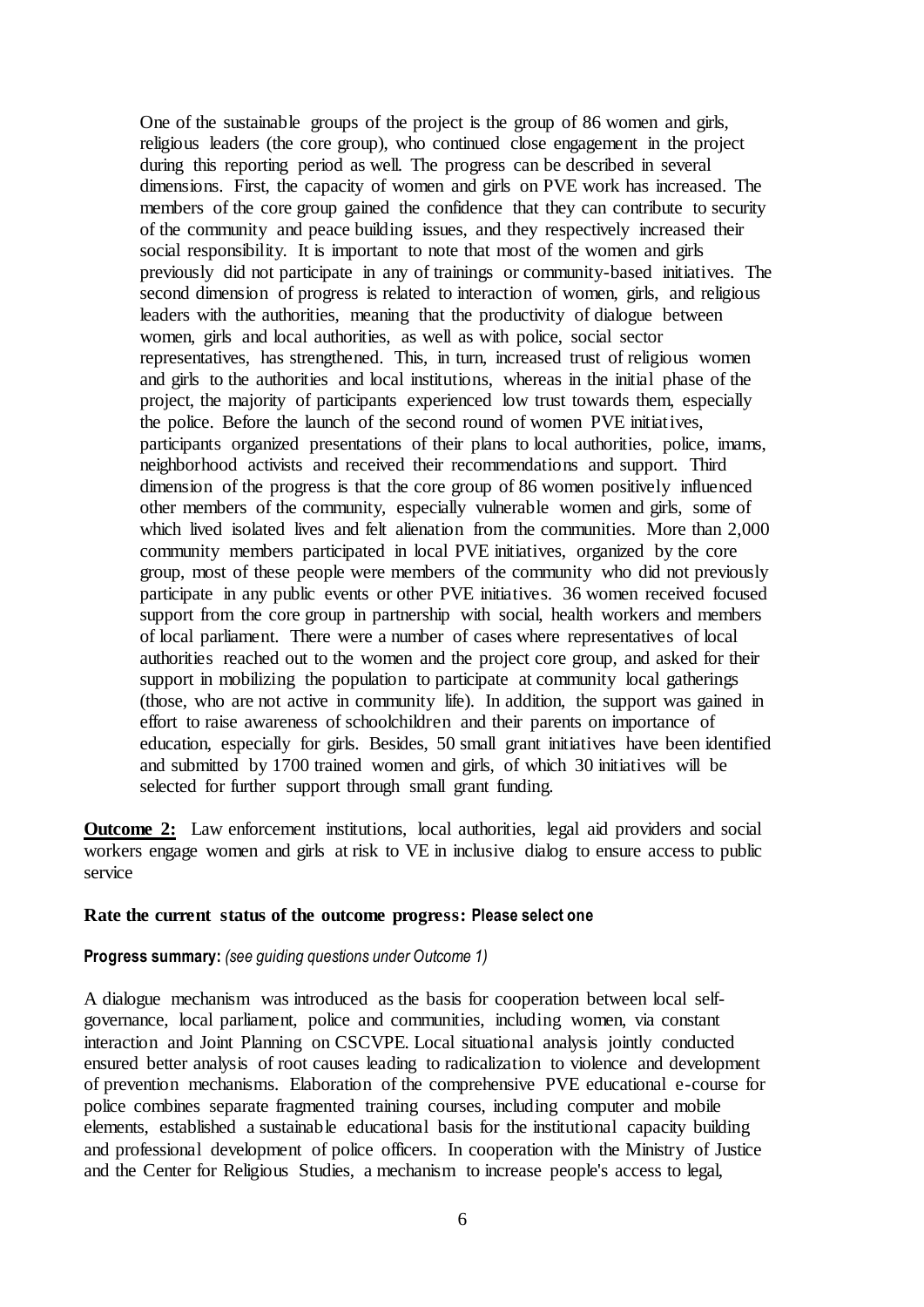psychological and theological consultations is being developed. The mechanisms of outreach consultation in communities, as well as a hotline call-center have been tested. All these mechanisms are institutionally supported by the Ministry of Justice and the State Commission for Religious Affairs. A training module, as well as a manual for conducting trainings, is available to local self-governance staff and social workers. It helps to identify conditions and requisites that lead to intolerance, to differences and vulnerability to violent ideologies. It provides strategies of accessing services to vulnerable women and girls. The training module was included into the national training course called "Management of interethnic relations, gender and religious state policy" for public servants and municipal workers delivered on the regular order of the State Human Resource Service. The training was delivered to the staff of three major higher education institutions in charge of qualification advancement of the public servants and municipal workers. The training manual was tested and handed over to the staff of the Center for Religious Studies, which is expected to continue capacity building for municipalities and service providers. The training module was also tested with the service providers in the target groups. Access to justice of hard-to-reach and indigent women and girls increased in 16 target communities, advocating their social, political, civil and economic rights such as those related to divorce, alimony, separation of property, assistance in restoring documents, determining guardianship, determining the place of residence of children, execution of court decisions, etc. Furthermore, access to justice is expected to be followed up through providing free legal aid, i.e. by representing the interests of women and girls from marginalized groups of population, in civil cases and cases of administrative violations in courts or other state and municipal bodies (15 cases).

## **Outcome 3:**

## **Rate the current status of the outcome progress: on track**

**Progress summary:** *(see guiding questions under Outcome 1)* 

## **Outcome 4:**

#### **Rate the current status of the outcome progress: Please select one**

**Progress summary:** *(see guiding questions under Outcome 1)* 

# **1.3 Cross-cutting issues**

| <b>National ownership:</b> How has the |                                                                                                                                                                                    |
|----------------------------------------|------------------------------------------------------------------------------------------------------------------------------------------------------------------------------------|
| national government demonstrated       | At the national level State Commission on Religious                                                                                                                                |
| ownership/commitment to the project    | Affairs (SCRA), Ministry of Internal Affairs (Service on                                                                                                                           |
| results and activities? Give specific  | Combating Extremism and Illegal Migration/SCEIM) are                                                                                                                               |
| examples. (1500 character limit)       | closely engaged in project implementation and support its<br>goals. For example, representatives of SCRA, SCEIM are<br>the members of trainer groups as well as the project board. |
|                                        | Representative from SCEIM was engaged as an expert                                                                                                                                 |
|                                        | during second round of women initiatives. Ministry of                                                                                                                              |
|                                        | Interior Affair is engaged in planning and delivering                                                                                                                              |
|                                        | trainings on PVE (including e-course) for police officers.                                                                                                                         |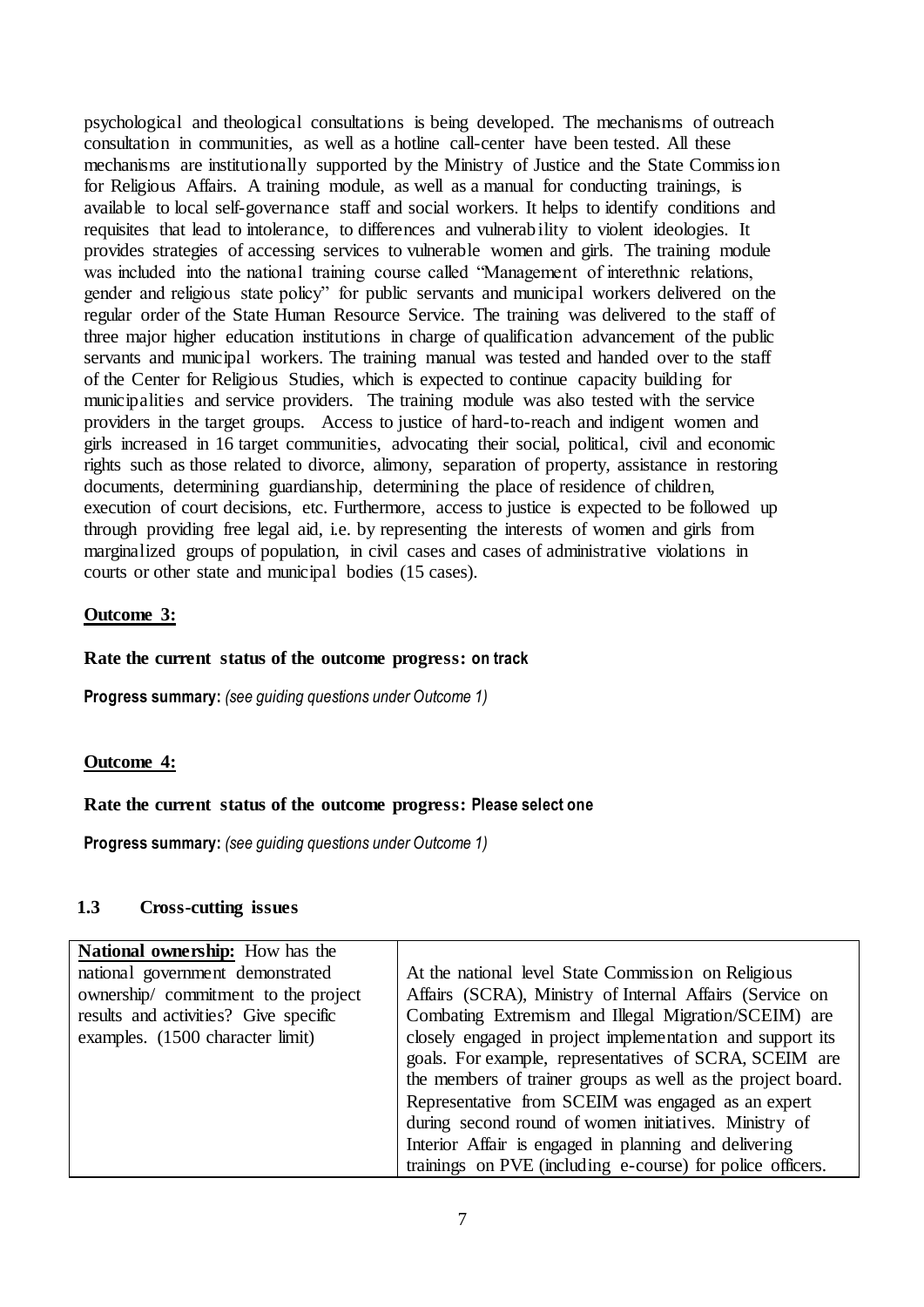|                                               | Ministry of Justice acted as one of national partners in                                                                   |
|-----------------------------------------------|----------------------------------------------------------------------------------------------------------------------------|
|                                               | providing free legal aid to the population. The State                                                                      |
|                                               | Commission on Religious Affairs expressed interest in the                                                                  |
|                                               | joint planning model and supported the initiative of                                                                       |
|                                               | creating community security panels as it is one of core                                                                    |
|                                               | activities in the "State Program on Countering Extremism                                                                   |
|                                               | and Terrorism in the Kyrgyz Republic for 2017-2022".                                                                       |
|                                               |                                                                                                                            |
|                                               | At the local level, local authorities, school administrations,                                                             |
|                                               | neighborhood police officers and other actors were closely                                                                 |
|                                               | engaged in the implementation of the project. Local                                                                        |
|                                               | municipalities signed orders on development of Joint Plans                                                                 |
|                                               | on Community Security, Crime and VE prevention. Social                                                                     |
|                                               | workers provided several information meetings during the                                                                   |
|                                               | second round of women PVE initiatives.                                                                                     |
| <b>Monitoring:</b> Is the project M&E plan on | RUNOs are systematically conducting monitoring of the                                                                      |
| track? What monitoring methods and            | project according to the project joint M&E plan. On May                                                                    |
| sources of evidence are being/ have been      | 22, the workshop was organized by UNFPA as a leading                                                                       |
| used? Please attach any monitoring-           | agency to track the project progress. Performed                                                                            |
| related reports for the reporting period.     | interventions were analyzed from the angle of project ToC,                                                                 |
| (1500 character limit)?                       | indicators and outcomes. Evidences for the project                                                                         |
|                                               | outcome progress and lessons learnt and best practices                                                                     |
|                                               | were discussed (report from the workshop $-$ annex 5).                                                                     |
|                                               | UNFPA is continuing project analytical monitoring, which                                                                   |
|                                               | allows planning the interventions based on the monitoring                                                                  |
|                                               | data (monitoring reports – annex $#4$ ).                                                                                   |
|                                               |                                                                                                                            |
|                                               |                                                                                                                            |
| <b>Evaluation:</b> Provide an update on the   | TOR is being developed for the project evaluation and end                                                                  |
| preparations for the external evaluation      | line assessment. At this stage, negotiations are taking place                                                              |
| for the project, especially if within last 6  | with Peace Nexus on their engagement and                                                                                   |
| months of implementation or final report.     | technical/advisory support in developing the evaluation                                                                    |
| Confirm available budget for evaluation.      | methodology and development of the report. The budget                                                                      |
| (1500 character limit)                        | for evaluation is available.                                                                                               |
| Catalytic effects (financial): Did the        | Local municipalities signed orders on elaboration of Joint                                                                 |
| project lead to any specific non-PBF          | Plans CSCVEP. Preliminary consultations were conducted                                                                     |
| funding commitments? If yes, from             | with local authorities on joint funding of plans                                                                           |
| whom and how much? If not, have any           | implementation.                                                                                                            |
| specific attempts been made to attract        |                                                                                                                            |
| additional financial contributions to the     |                                                                                                                            |
| project and beyond? (1500 character limit)    |                                                                                                                            |
| Catalytic effects (non-financial): Did        | The work of women and girls on planning and                                                                                |
| the project create favourable conditions      | implementation of PVE initiatives has served as an                                                                         |
| for additional peacebuilding activities by    | example of an approach on PVE for local authorities,                                                                       |
| Government/ other donors? If yes, please      | which is in line with above mentioned National Action                                                                      |
| specify. (1500 character limit)               | Plan. For example, Tokmok city's Mayor's Office worker,                                                                    |
|                                               | responsible for PVE issues reached out to the women-                                                                       |
|                                               | project participants to ask for assistance in organizing an                                                                |
|                                               | informational meeting for local communities with other                                                                     |
|                                               | Mayor's Office officials.                                                                                                  |
|                                               | The project interventions resulted in strengthening the                                                                    |
|                                               | inter-ethnic trust as well. The groups of women and girls<br>consist of representatives of different ethnicities - Kyrgyz, |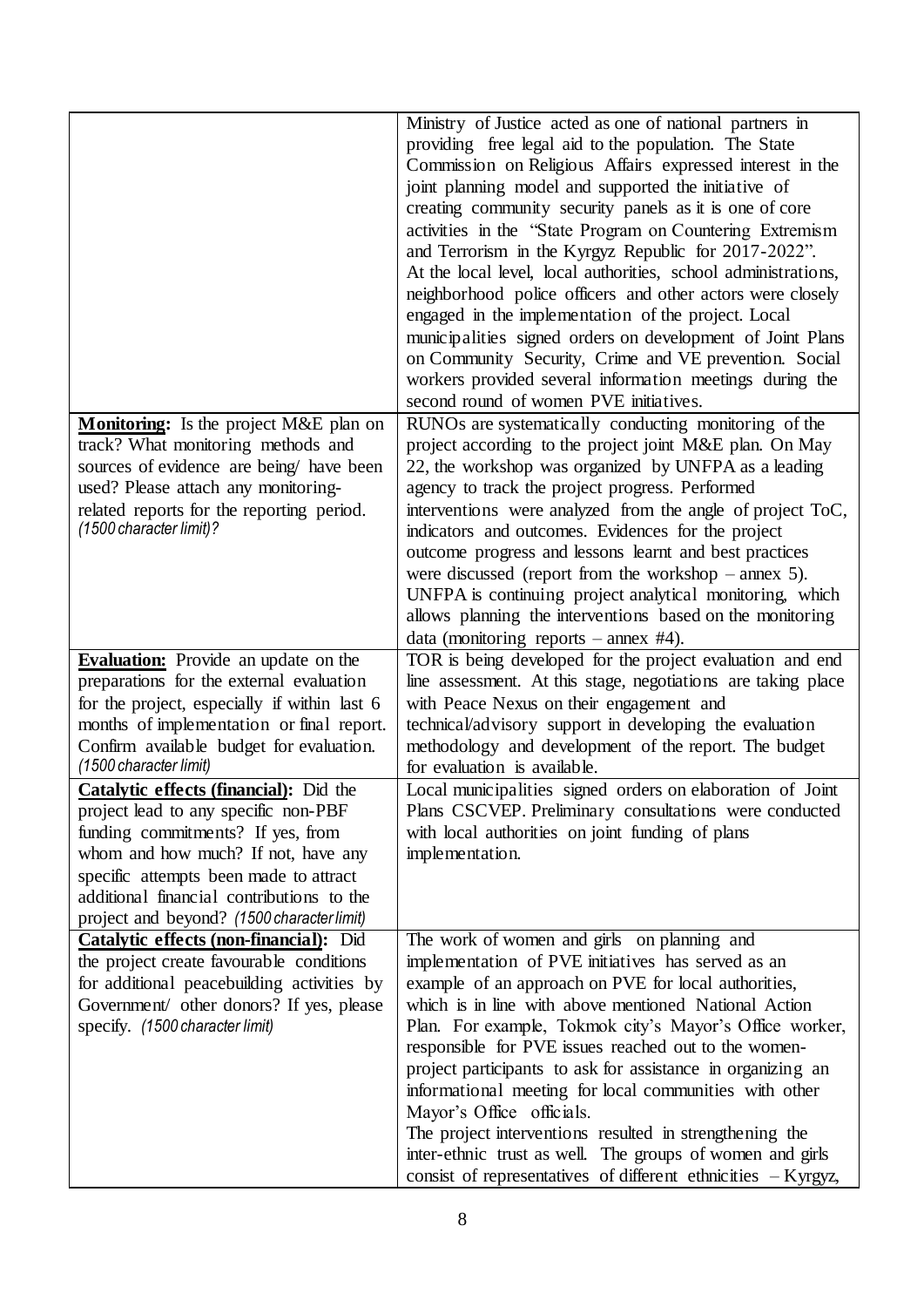|                                                  | Uzbek, Dungan, and Uighurs. Their joint work on PVE          |
|--------------------------------------------------|--------------------------------------------------------------|
|                                                  | promotes overcoming different stereotypes and                |
|                                                  | strengthening their communication. Additionally, close       |
|                                                  | cooperation of women and girls from ethnic minorities        |
|                                                  | with different government and local institutions encourages  |
|                                                  |                                                              |
|                                                  | further trustful relationships.                              |
|                                                  | Introduction and the launch of the training module for       |
|                                                  | public servants and municipality workers by the State        |
|                                                  | Human Resource Service through higher education              |
|                                                  | institutions is one of the catalytic effects of the project. |
|                                                  | This gives an opportunity for the knowledge produced for     |
|                                                  | service providers to continue be delivered beyond the        |
|                                                  | project cycle.                                               |
| <b>Exit strategy/ sustainability:</b> What steps | Joint community planning on crime and extremism              |
| have been taken to prepare for end of            | prevention has been introduced at the local communities      |
| project and help ensure sustainability of        | level and to be used by the local municipalities and all     |
| the project results beyond PBF support           | crime prevention actors on sustainable basis.                |
| for this project? (1500 character limit)         | The Ministry of Justice and the State Commission for         |
|                                                  | Religious Affairs are already working on mechanisms for      |
|                                                  | obtaining state funding for the initiatives that have been   |
|                                                  | launched, in particular, the hotline call-center and on-site |
|                                                  | legal aid for 2019 and beyond.                               |
|                                                  | All information-educations materials have been placed on     |
|                                                  | the website of the local partner NGO as well as on social    |
|                                                  | media. Call Center of the State Comission on Religious       |
|                                                  | Affairs (SCRA) was capacitated to provide consultations to   |
|                                                  | general public related to religion and associated human      |
|                                                  | rights and justice aspects. Women and girls were             |
|                                                  | empowered in target communities to further advocate the      |
|                                                  |                                                              |
|                                                  | peace, tolerance and rights of women. Free legal aid         |
|                                                  | consultations embarked onto the legally-bound/operational    |
|                                                  | instrument of the Ministry of Justice, which will further    |
|                                                  | take into account the legal, human rights and access to      |
|                                                  | justice needs and priorities of hard-to-reach, religious     |
|                                                  | women and girls jointly with the Call Centre of the SCRA.    |
| <b>Risk taking:</b> Describe how the project     | While radicalization and violent extremism is a highly       |
| has responded to risks that threatened the       | recognized challenge/phenomenon in Kyrgyzstan, the           |
| achievement of results. Identify any new         | practice has shown methodological and institutional frames   |
| risks that have emerged since the last           | of PVE are still at the nascent stage in the country. Such   |
| report. (1500 character limit)                   | circumstances required extensive consultations with both     |
|                                                  | governmental agencies and non-governmental                   |
|                                                  | organizations towards visioning/formulating                  |
|                                                  | implementation strategies to ensure greater impact of        |
|                                                  | project results in further perspectives.                     |
| Gender equality: In the reporting                | Project is fully gender responsive as it has Gender Marker   |
| period, which activities have taken place        | 3.                                                           |
| with a specific focus on addressing issues       | Women and girls empowerment and addressing the issues        |
| of gender equality or women's                    | of gender equality is the main area of work of the project.  |
| empowerment? (1500 character limit)              | Women and girls were empowered as the result of two          |
|                                                  | rounds of Women Leadership Schools and PVE initiatives.      |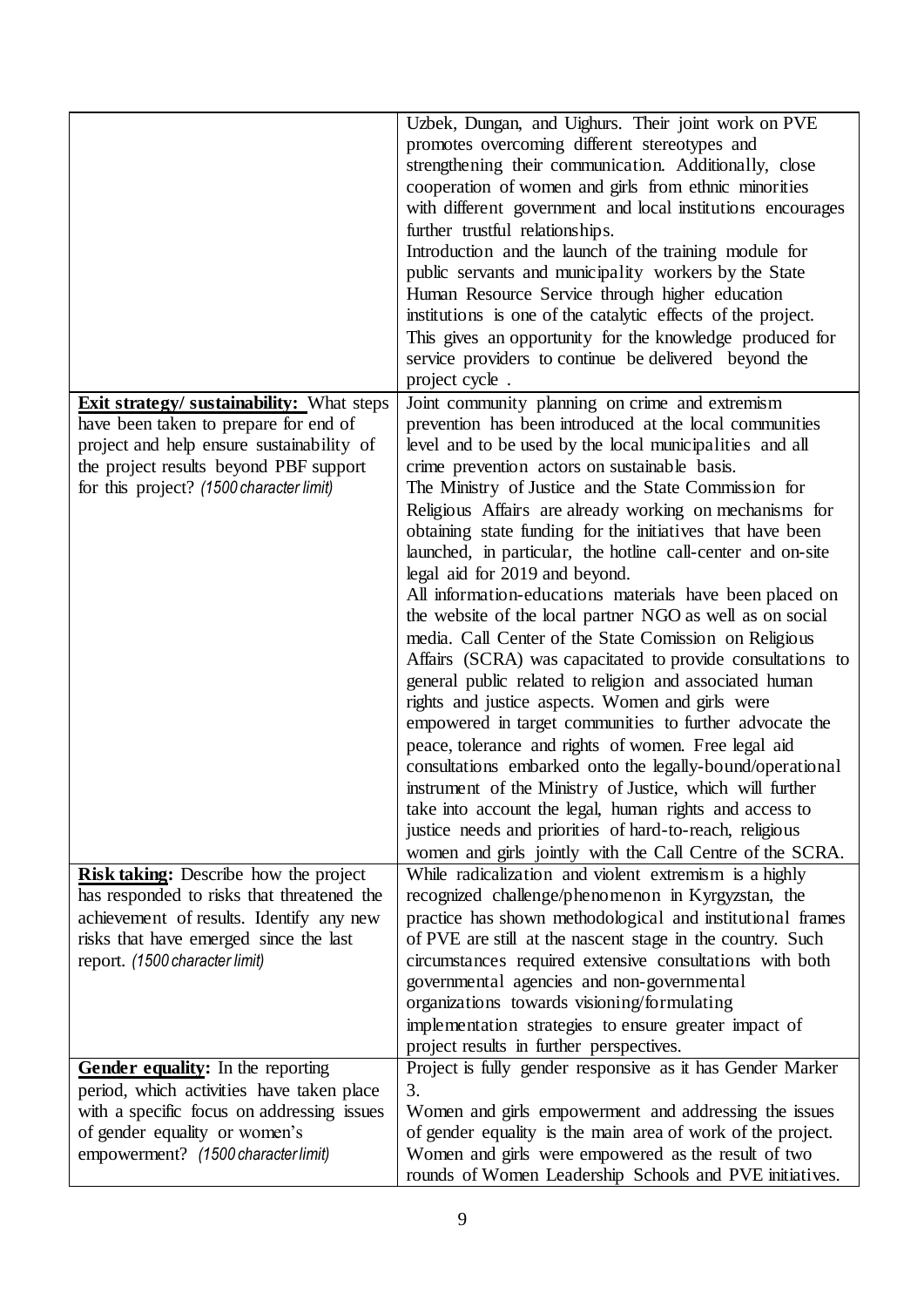|                                                                                                                                                                                                              | Local authorities, police and other stakeholders has<br>acknowledged the role of women and girls on the issue of<br>PVE and peace building, which is confirmed by the<br>number of cases, when local authorities approached<br>women and girls for their support on certain issues related<br>to PVE, mobilization, and development. As the result of<br>PVE initiatives, several young girls and women decided to<br>acquire a profession and study at the University. The<br>project encourages women to participate in the public life,<br>organize events independently and recognize their role as<br>agents for PVE. |
|--------------------------------------------------------------------------------------------------------------------------------------------------------------------------------------------------------------|----------------------------------------------------------------------------------------------------------------------------------------------------------------------------------------------------------------------------------------------------------------------------------------------------------------------------------------------------------------------------------------------------------------------------------------------------------------------------------------------------------------------------------------------------------------------------------------------------------------------------|
| <b>Other:</b> Are there any other issues<br>concerning project implementation that<br>you want to share, including any capacity<br>needs of the recipient organizations?<br>$(1500 \text{ character limit})$ |                                                                                                                                                                                                                                                                                                                                                                                                                                                                                                                                                                                                                            |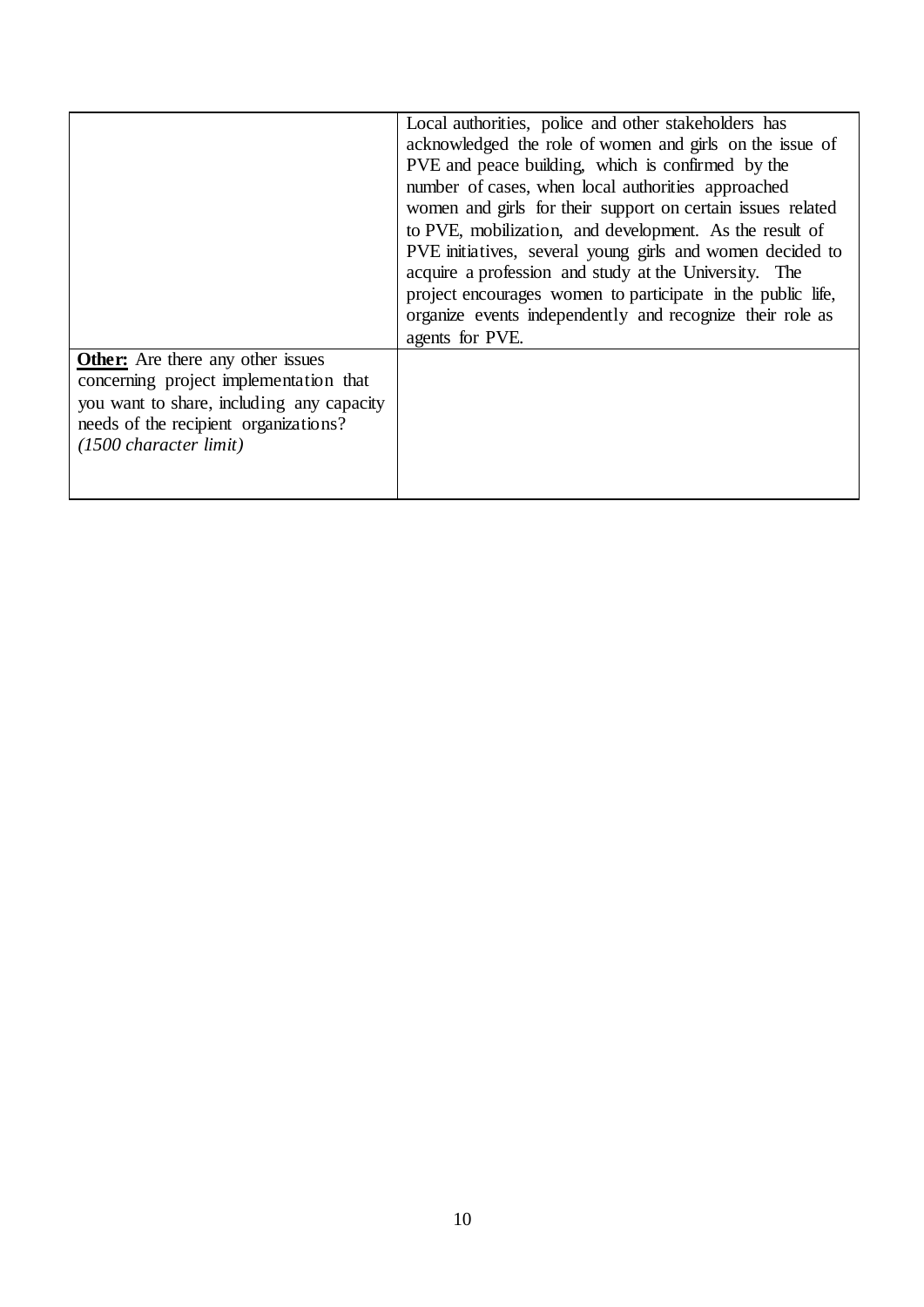**1.3 INDICATOR BASED PERFORMANCE ASSESSMENT***: Using the Project Results Framework as per the approved project document or any amendments- provide an update on the achievement of key indicators at both the outcome and output level in the table below (if your project has more indicators than provided in the table, select the most relevant ones with most relevant progress to highlight). Where it has not been possible to collect data on indicators, state this and provide any explanation.* Provide gender and age disaggregated data. (300 characters max per entry)

|                  | <b>Performance</b>       | <b>Indicator</b> | End of           | <b>Current</b> indicator | <b>Reasons for Variance/ Delay</b> | Adjustment of   |
|------------------|--------------------------|------------------|------------------|--------------------------|------------------------------------|-----------------|
|                  | <b>Indicators</b>        | <b>Baseline</b>  | project          | progress                 | (if any)                           | target (if any) |
|                  |                          |                  | <b>Indicator</b> |                          |                                    |                 |
|                  |                          |                  | <b>Target</b>    |                          |                                    |                 |
| Outcome 1        | Indicator 1.1            | $\bf{0}$         | 1338             | 5 4 7 1                  |                                    |                 |
| <b>Women</b> and | <b>Outcome Indicator</b> |                  |                  |                          |                                    |                 |
| girls at risk to | 1 a: The number of       |                  |                  |                          |                                    |                 |
| VE engage        | women and girls at       |                  |                  |                          |                                    |                 |
| with             | <b>VE</b><br>risk<br>to  |                  |                  |                          |                                    |                 |
| communities      | (disaggregated by        |                  |                  |                          |                                    |                 |
| in manner        | age, ethnicity and       |                  |                  |                          |                                    |                 |
| compatible       | community)<br>take       |                  |                  |                          |                                    |                 |
| with the         | <b>VE</b><br>preventive  |                  |                  |                          |                                    |                 |
| views and        | actions<br>and           |                  |                  |                          |                                    |                 |
| ideology as      | participate<br>in        |                  |                  |                          |                                    |                 |
| the result of    | community life.          |                  |                  |                          |                                    |                 |
| <b>PVE</b>       | Indicator 1.2            | $\mathbf{0}$     | 218              | 131                      |                                    |                 |
| initiatives      | <b>Outcome Indicator</b> |                  |                  |                          |                                    |                 |
| undertaken       | $1b$ :                   |                  |                  |                          |                                    |                 |
| by non-          | of<br>Percentage         |                  |                  |                          |                                    |                 |
| formal and       | capacitated women        |                  |                  |                          |                                    |                 |
| formal           | and<br>girls<br>who      |                  |                  |                          |                                    |                 |
| <b>leaders</b>   | provide                  |                  |                  |                          |                                    |                 |
|                  | professional advice      |                  |                  |                          |                                    |                 |
|                  | and engage local         |                  |                  |                          |                                    |                 |
|                  | authorities in PVE.      |                  |                  |                          |                                    |                 |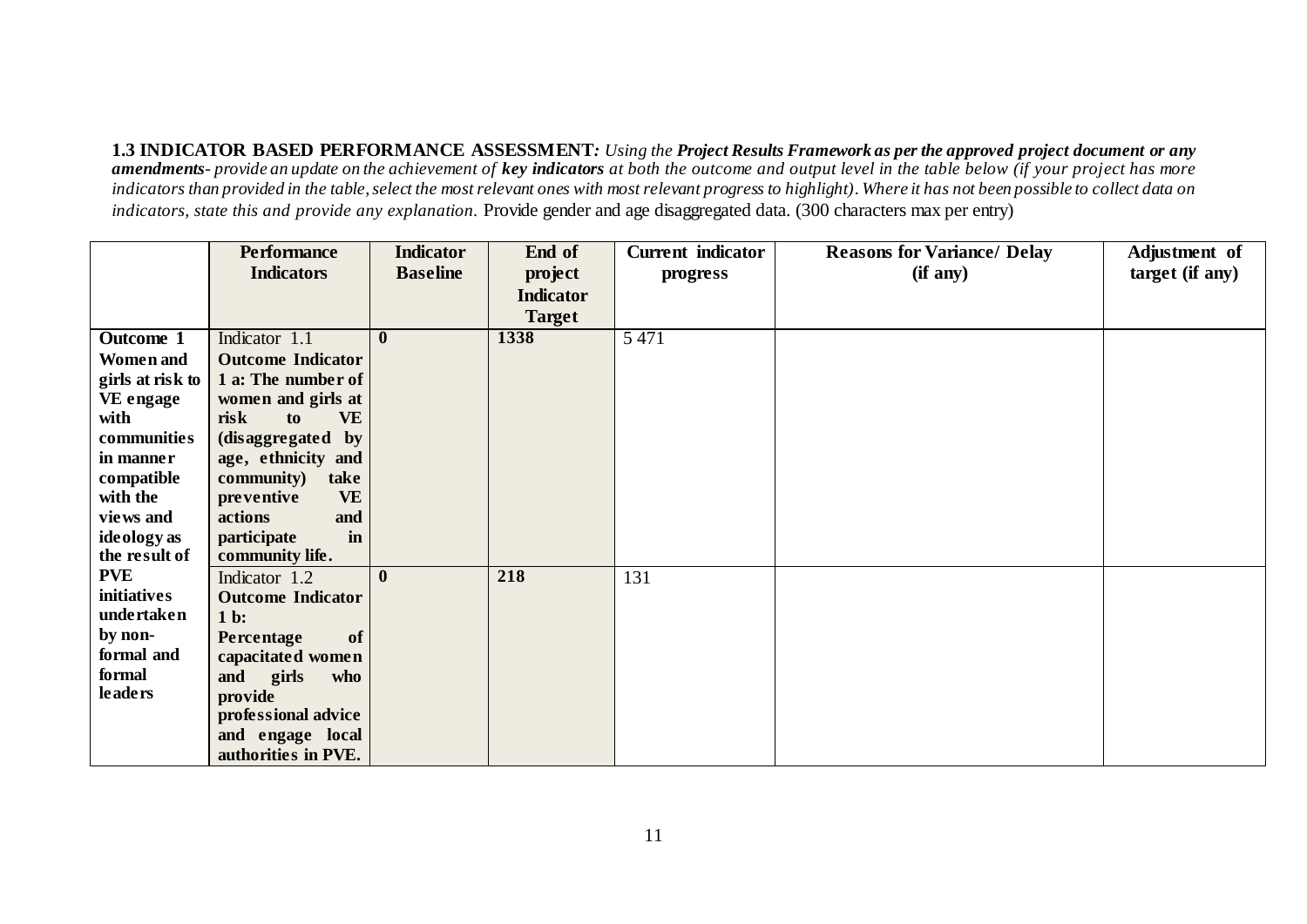|                                                                                                                                     | <b>Performance</b><br><b>Indicators</b>                                                                                                                                                            | <b>Indicator</b><br><b>Baseline</b> | End of<br>project<br><b>Indicator</b> | <b>Current</b> indicator<br>progress | <b>Reasons for Variance/ Delay</b><br>(if any)                                      | Adjustment of<br>target (if any) |
|-------------------------------------------------------------------------------------------------------------------------------------|----------------------------------------------------------------------------------------------------------------------------------------------------------------------------------------------------|-------------------------------------|---------------------------------------|--------------------------------------|-------------------------------------------------------------------------------------|----------------------------------|
|                                                                                                                                     |                                                                                                                                                                                                    |                                     | <b>Target</b>                         |                                      |                                                                                     |                                  |
|                                                                                                                                     | Indicator 1.3                                                                                                                                                                                      |                                     |                                       |                                      |                                                                                     |                                  |
| Output 1.1<br>Capacitated<br>women and<br>girls (atyncha<br>and other<br>informal<br>leaders) are<br>able to                        | Indicator 1.1.1<br><b>Developed training</b><br>module for project<br>participants which<br>will<br>focus<br>on<br>women's rights and<br>preventing<br>radicalization                              | $\mathbf{0}$                        | $\overline{\mathbf{4}}$               | $\overline{7}$                       |                                                                                     |                                  |
| implement<br><b>PVE</b><br>initiatives<br>and engage<br>community<br>members                                                        | Indicator 1.1.2<br>The number of<br>trained<br>informal<br>women leaders                                                                                                                           | $\mathbf{0}$                        | <b>100</b>                            | 476                                  |                                                                                     |                                  |
| Output 1.2<br>Women and<br>girls from<br>targeted<br>groups are<br>able to<br>identify early<br>signs of<br>radicalization<br>to VE | Indicator 1.2.1<br><b>Number</b><br>of<br>initiatives<br><i>implemented</i><br>by<br>capacitated women<br>and<br>girls<br>for<br>communities<br>to<br>identify<br>and<br>prevent<br>radicalization | $\bf{0}$                            | 40                                    | 140                                  | 30 initiatives through small grants to be<br>implemented in the second half of 2018 |                                  |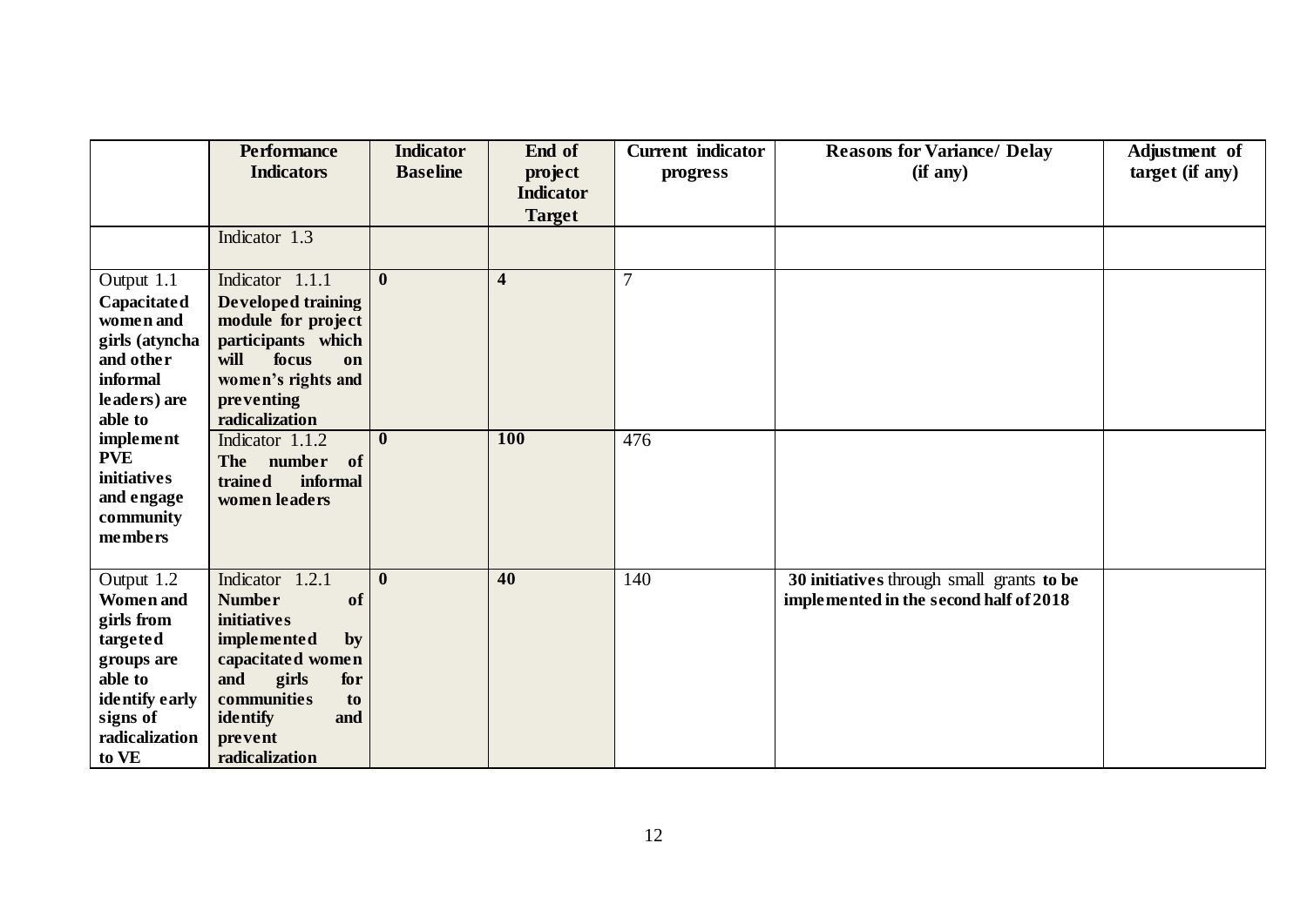|                         | <b>Performance</b>                                                                                                                                                                                                                                                                                                                                   | <b>Indicator</b> | End of           | <b>Current</b> indicator                                                                                                                                                       | <b>Reasons for Variance/ Delay</b> | Adjustment of   |
|-------------------------|------------------------------------------------------------------------------------------------------------------------------------------------------------------------------------------------------------------------------------------------------------------------------------------------------------------------------------------------------|------------------|------------------|--------------------------------------------------------------------------------------------------------------------------------------------------------------------------------|------------------------------------|-----------------|
|                         | <b>Indicators</b>                                                                                                                                                                                                                                                                                                                                    | <b>Baseline</b>  | project          | progress                                                                                                                                                                       | (if any)                           | target (if any) |
|                         |                                                                                                                                                                                                                                                                                                                                                      |                  | <b>Indicator</b> |                                                                                                                                                                                |                                    |                 |
|                         |                                                                                                                                                                                                                                                                                                                                                      |                  | <b>Target</b>    |                                                                                                                                                                                |                                    |                 |
|                         | Indicator 1.2.2<br>Number of women,<br>girls and other<br>community<br>members<br>(disaggregated by<br>sex, age<br>and<br>ethnicity),<br>including<br>duty<br>bearers,<br>participating<br>in<br>community<br>development<br>initiatives<br>Output indicator<br>1.2.3<br><b>Number</b><br>of<br>developed<br>innovative raising<br>awareness product | $\mathbf{0}$     | 500<br>10        | 341<br>10 videos, 5 TV<br>special releases, 50<br>text articles<br>developed and<br>distributed in the<br>media, and 5,000<br>copies of the PVE<br>manual were<br>distributed. |                                    |                 |
|                         |                                                                                                                                                                                                                                                                                                                                                      |                  |                  |                                                                                                                                                                                |                                    |                 |
| Output $1.\overline{3}$ | Indicator 1.3.1                                                                                                                                                                                                                                                                                                                                      |                  |                  |                                                                                                                                                                                |                                    |                 |
|                         | Indicator 1.3.2                                                                                                                                                                                                                                                                                                                                      |                  |                  |                                                                                                                                                                                |                                    |                 |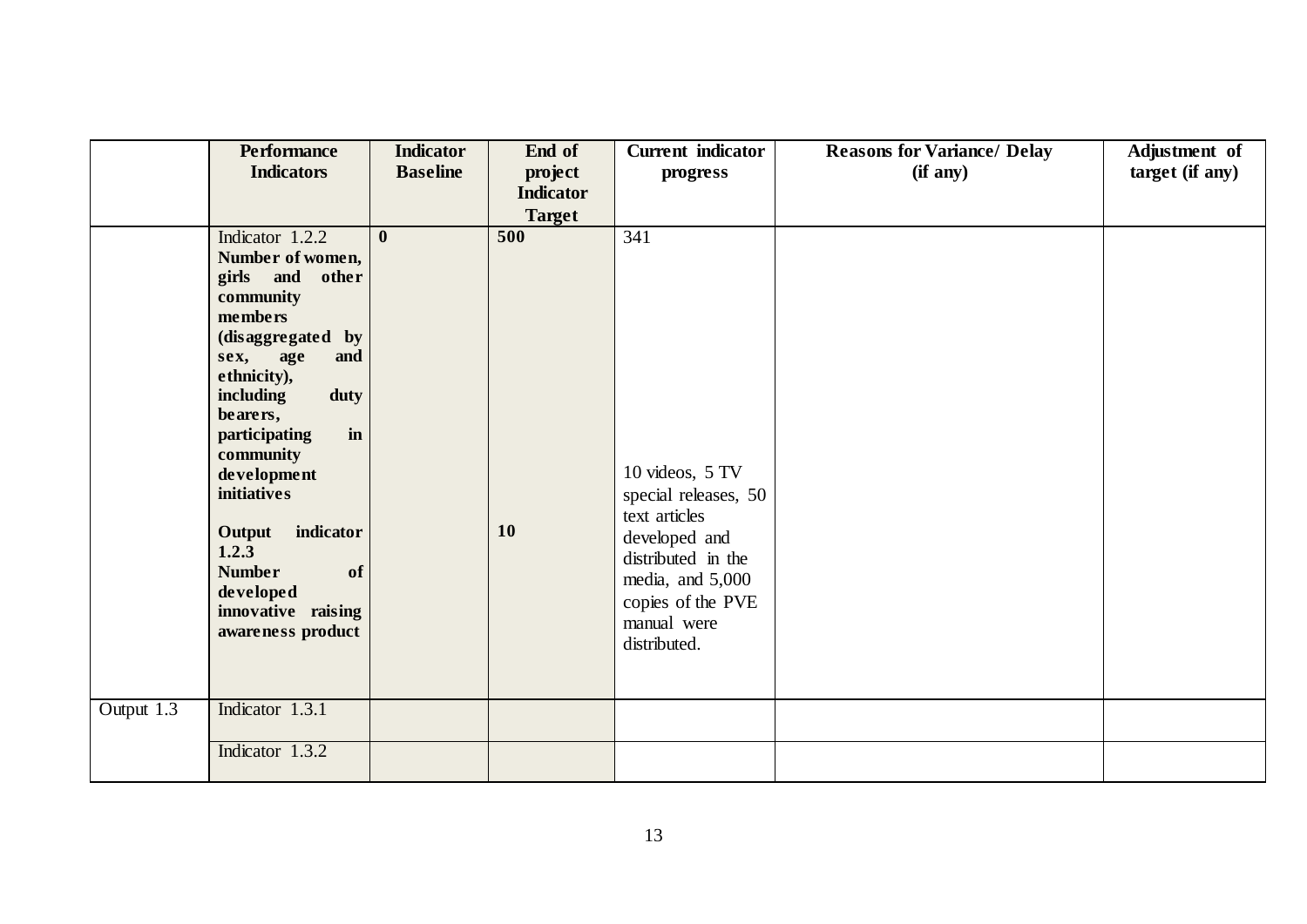|                                | <b>Performance</b>            | <b>Indicator</b> | End of           | <b>Current</b> indicator | <b>Reasons for Variance/ Delay</b> | Adjustment of   |
|--------------------------------|-------------------------------|------------------|------------------|--------------------------|------------------------------------|-----------------|
|                                | <b>Indicators</b>             | <b>Baseline</b>  | project          | progress                 | (if any)                           | target (if any) |
|                                |                               |                  | <b>Indicator</b> |                          |                                    |                 |
|                                |                               |                  | <b>Target</b>    |                          |                                    |                 |
| Outcome 2                      | Indicator 2.1                 | The indicator    | 10% increase     | This indicator will      |                                    |                 |
| Law                            | <b>Outcome Indicator</b>      | <sub>on</sub>    |                  | be measured at the       |                                    |                 |
| enforcement                    | 2 a: Perception of            | improvement      |                  | end line research        |                                    |                 |
| institutions,                  | women and girls               | of perception    |                  |                          |                                    |                 |
| local                          | from target groups            | women and        |                  |                          |                                    |                 |
| authorities,                   | on public services            | girls from       |                  |                          |                                    |                 |
| le gal aid                     | access<br>in                  | target groups    |                  |                          |                                    |                 |
| <i>providers</i><br>and social | is<br>communities<br>improved | have on          |                  |                          |                                    |                 |
| workers                        |                               | public           |                  |                          |                                    |                 |
| engage                         |                               | services         |                  |                          |                                    |                 |
| women and                      |                               | access in        |                  |                          |                                    |                 |
| girls at risk to               |                               | communities      |                  |                          |                                    |                 |
| VE in                          |                               | was analysed     |                  |                          |                                    |                 |
| inclusive                      |                               | from             |                  |                          |                                    |                 |
| dialog to                      |                               | horizontal       |                  |                          |                                    |                 |
| ensure access                  |                               | and vertical     |                  |                          |                                    |                 |
| to public                      |                               | perspectives.    |                  |                          |                                    |                 |
| service                        |                               | Horizontal       |                  |                          |                                    |                 |
|                                |                               | perspective is   |                  |                          |                                    |                 |
|                                |                               | based on the     |                  |                          |                                    |                 |
|                                |                               | type of social   |                  |                          |                                    |                 |
|                                |                               | support, and     |                  |                          |                                    |                 |
|                                |                               | vertical         |                  |                          |                                    |                 |
|                                |                               | perspective is   |                  |                          |                                    |                 |
|                                |                               | divided into     |                  |                          |                                    |                 |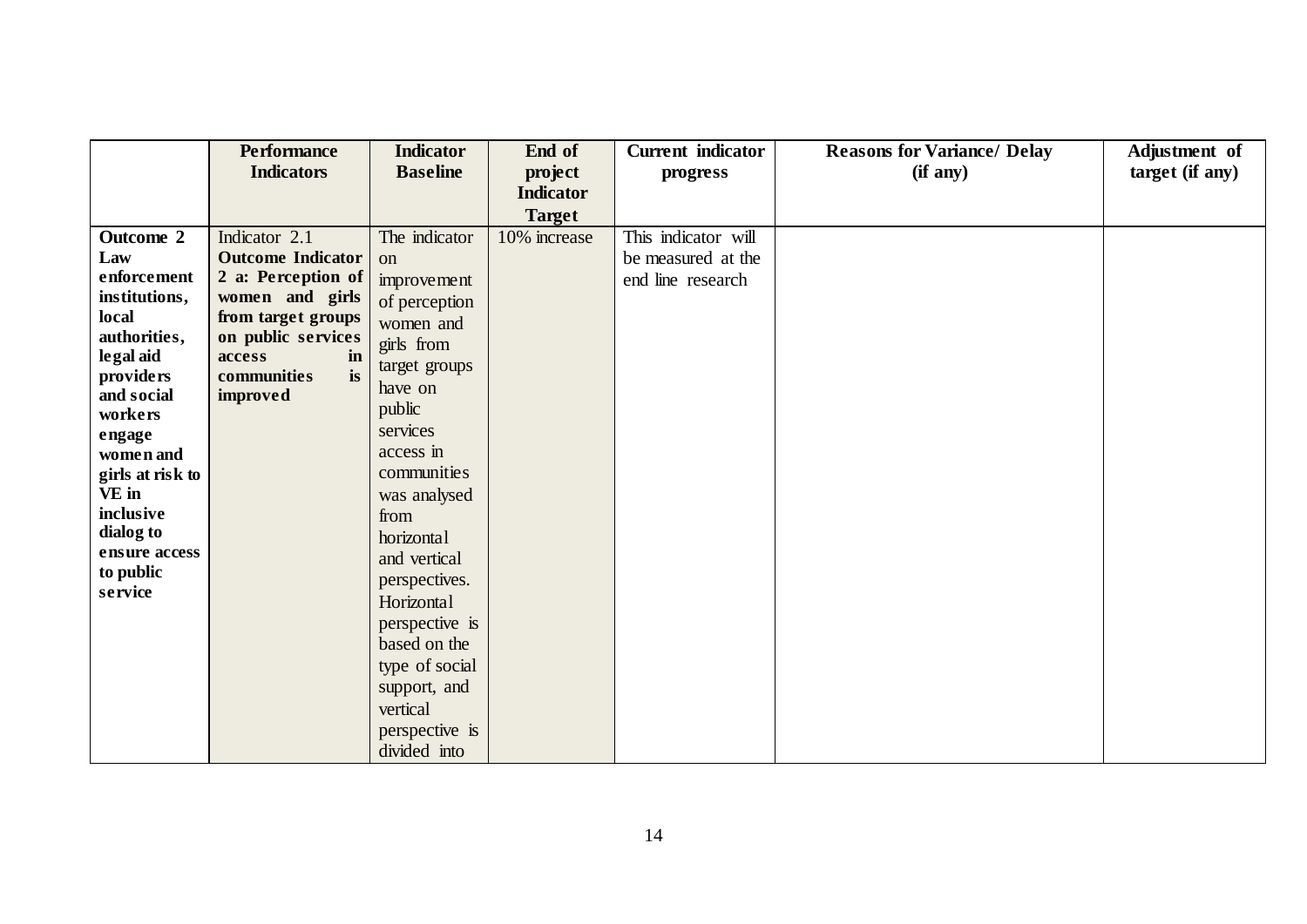|                                                                                                           | <b>Performance</b><br><b>Indicators</b>                                                                                                                                                                                                                                                                 | <b>Indicator</b><br><b>Baseline</b> | End of<br>project<br><b>Indicator</b><br><b>Target</b> | <b>Current</b> indicator<br>progress                                                                                          | <b>Reasons for Variance/ Delay</b><br>(if any)                                                                                                                                                                                                                                                            | Adjustment of<br>$target$ (if any) |
|-----------------------------------------------------------------------------------------------------------|---------------------------------------------------------------------------------------------------------------------------------------------------------------------------------------------------------------------------------------------------------------------------------------------------------|-------------------------------------|--------------------------------------------------------|-------------------------------------------------------------------------------------------------------------------------------|-----------------------------------------------------------------------------------------------------------------------------------------------------------------------------------------------------------------------------------------------------------------------------------------------------------|------------------------------------|
|                                                                                                           | Indicator 2.2<br><b>Outcome Indicator</b><br>$2b$ :<br><b>Number</b><br>of<br>capacitated<br>selected<br>law<br>enforcement<br>institutions,<br>local<br>authorities, legal<br>aid providers and<br>social workers who<br>provide legal/social<br>protection support<br>and assistance<br>Indicator 2.3 | three<br>components<br>$\mathbf{0}$ | 408                                                    | $215(15 \text{ women})$<br>police officers<br>capacitated in PVE<br>80 (35 lawyers and<br>45 media workers<br>trained on PVE) |                                                                                                                                                                                                                                                                                                           |                                    |
| Output 2.1<br>Law<br>enforcement<br>institutions,<br>social<br>workers and<br>local<br>administratio<br>n | Indicator 2.1.1<br><b>Number</b><br>of<br>successful cases on<br>social protection of<br>women and girls at<br>risk<br>to<br><b>VE</b><br>(obtaining<br>social<br>allowances<br>and<br>enrolling children                                                                                               | $\bf{0}$                            | 64                                                     | $\overline{0}$                                                                                                                | At least 10 cases to be supported by<br>lawyers in the second half of 2018<br>The delay occurred because the<br>agencies' partner Center for Religious<br>Studies had its funds blocked at the end<br>of the year until end-April by the<br>Ministry of Finance due to official<br>Government procedures. |                                    |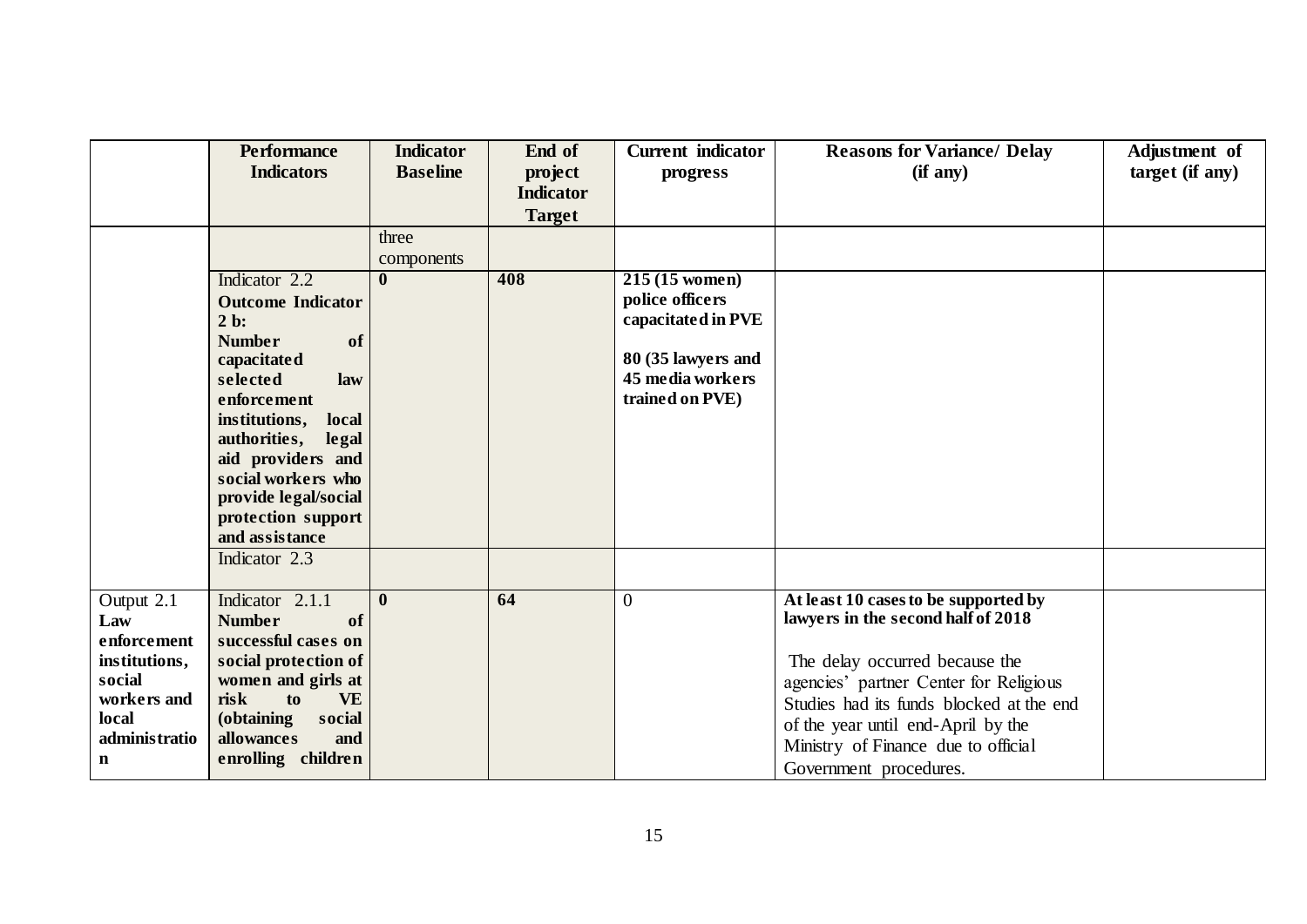|                  | <b>Performance</b>                    | <b>Indicator</b> | End of           | <b>Current</b> indicator      | <b>Reasons for Variance/ Delay</b>    | Adjustment of   |
|------------------|---------------------------------------|------------------|------------------|-------------------------------|---------------------------------------|-----------------|
|                  | <b>Indicators</b>                     | <b>Baseline</b>  | project          | progress                      | (if any)                              | target (if any) |
|                  |                                       |                  | <b>Indicator</b> |                               |                                       |                 |
|                  |                                       |                  | <b>Target</b>    |                               |                                       |                 |
| representativ    | in school etc.)                       |                  |                  |                               |                                       |                 |
| es have          |                                       |                  |                  |                               |                                       |                 |
| knowledge        | Indicator 2.1.2                       | $\bf{0}$         | 16               | 16 dialogue                   |                                       |                 |
| and skills to    | <b>Number</b><br>of                   |                  |                  | platforms (158                |                                       |                 |
| apply            | dialogue platforms                    |                  |                  | community<br>members, incl.53 |                                       |                 |
| socially-        | and the number of                     |                  |                  | women)                        |                                       |                 |
| inclusive and    | <b>PVE</b><br>adapted                 |                  |                  |                               |                                       |                 |
| gender-          | action plans that<br>engage women and |                  |                  |                               |                                       |                 |
| sensitive        | girls facilitated by                  |                  |                  |                               |                                       |                 |
| approach to      | local                                 |                  |                  |                               |                                       |                 |
| <b>PVE</b>       | administrations                       |                  |                  |                               |                                       |                 |
|                  | and<br>law                            |                  |                  |                               |                                       |                 |
|                  | enforcement                           |                  |                  |                               |                                       |                 |
|                  | agencies                              |                  |                  |                               |                                       |                 |
|                  | Indicator 2.2.1                       | $\mathbf{0}$     | 500              | 500 (70% women)               | More than 200 women is expected to be |                 |
| Output 2.2       | Number of women                       |                  |                  |                               | covered in the second half of 2018    |                 |
| Free legal aid   | and girls at risk                     |                  |                  |                               |                                       |                 |
| guaranteed to    | who received free                     |                  |                  |                               |                                       |                 |
| women and        | legal aid (obtaining                  |                  |                  |                               |                                       |                 |
| girls at risk to | birth certificates,                   |                  |                  |                               |                                       |                 |
| VE through       | passports,                            |                  |                  |                               |                                       |                 |
| ne wly           | representation in                     |                  |                  |                               |                                       |                 |
| adopted law      | courts etc.)                          |                  |                  |                               |                                       |                 |
|                  | Indicator 2.2.2                       | $\mathbf{0}$     | 20               | 35 lawyers trained            |                                       |                 |
|                  | <b>Number of lawyers</b>              |                  |                  | on PVE including              |                                       |                 |
|                  | trained on gender                     |                  |                  | gender sensitive              |                                       |                 |
|                  | sensitive                             |                  |                  | approach                      |                                       |                 |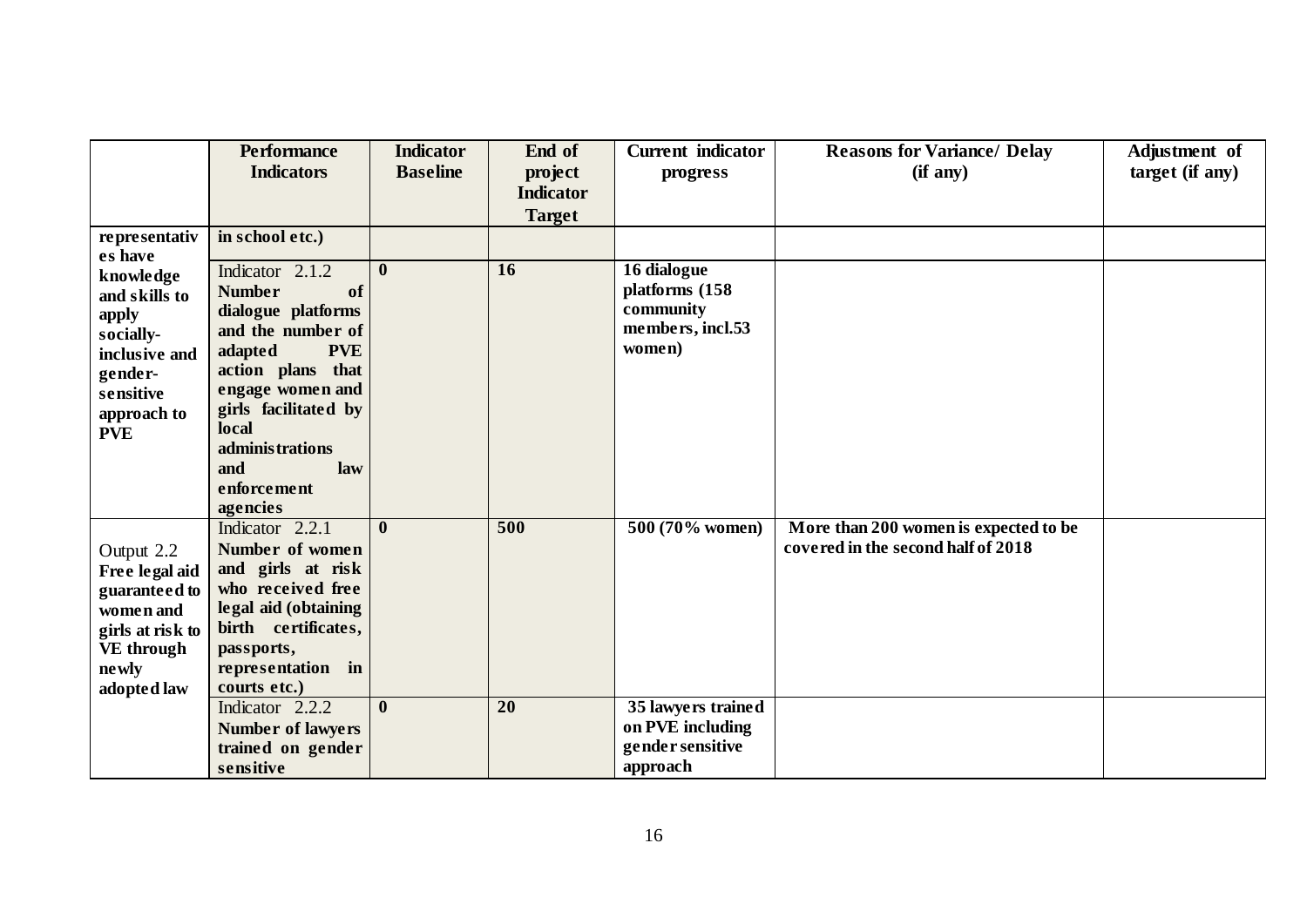|            | <b>Performance</b> | <b>Indicator</b> | End of                      | <b>Current</b> indicator | <b>Reasons for Variance/ Delay</b> | Adjustment of   |
|------------|--------------------|------------------|-----------------------------|--------------------------|------------------------------------|-----------------|
|            | <b>Indicators</b>  | <b>Baseline</b>  | project<br><b>Indicator</b> | progress                 | (if any)                           | target (if any) |
|            |                    |                  | <b>Target</b>               |                          |                                    |                 |
|            | approaches to PVE  |                  |                             |                          |                                    |                 |
| Output 2.3 | Indicator 2.3.1    |                  |                             |                          |                                    |                 |
|            | Indicator 2.3.2    |                  |                             |                          |                                    |                 |
| Outcome 3  | Indicator 3.1      |                  |                             |                          |                                    |                 |
|            | Indicator 3.2      |                  |                             |                          |                                    |                 |
|            | Indicator 3.3      |                  |                             |                          |                                    |                 |
| Output 3.1 | Indicator 3.1.1    |                  |                             |                          |                                    |                 |
|            | Indicator 3.1.2    |                  |                             |                          |                                    |                 |
| Output 3.2 | Indicator 3.2.1    |                  |                             |                          |                                    |                 |
|            | Indicator 3.2.2    |                  |                             |                          |                                    |                 |
| Output 3.3 | Indicator 3.3.1    |                  |                             |                          |                                    |                 |
|            | Indicator 3.3.2    |                  |                             |                          |                                    |                 |
| Outcome 4  | Indicator 4.1      |                  |                             |                          |                                    |                 |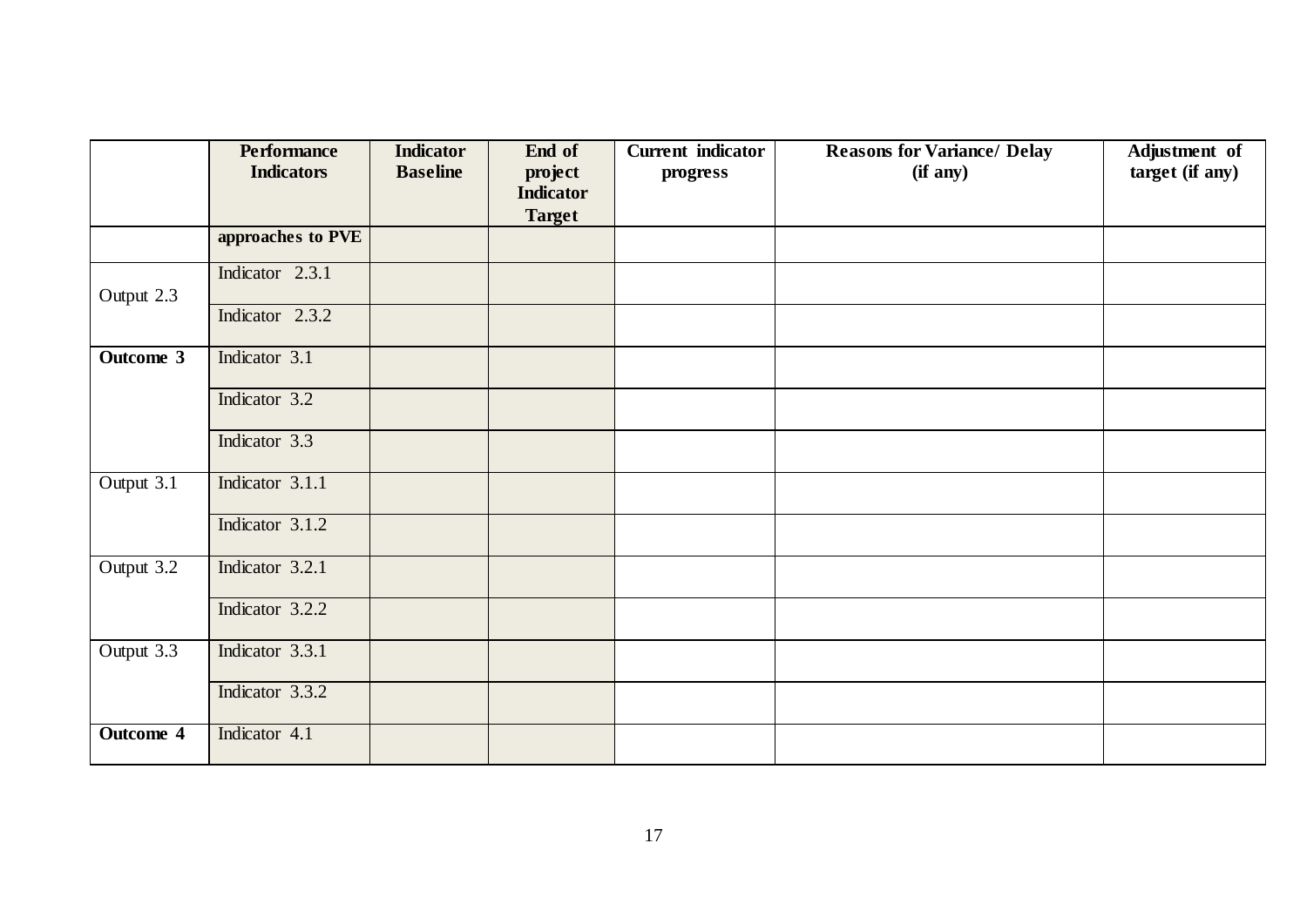|            | <b>Performance</b><br><b>Indicators</b> | <b>Indicator</b><br><b>Baseline</b> | End of<br>project<br><b>Indicator</b><br><b>Target</b> | <b>Current</b> indicator<br>progress | <b>Reasons for Variance/ Delay</b><br>(if any) | Adjustment of<br>target (if any) |
|------------|-----------------------------------------|-------------------------------------|--------------------------------------------------------|--------------------------------------|------------------------------------------------|----------------------------------|
|            | Indicator 4.2                           |                                     |                                                        |                                      |                                                |                                  |
|            | Indicator 4.3                           |                                     |                                                        |                                      |                                                |                                  |
| Output 4.1 | Indicator 4.1.1                         |                                     |                                                        |                                      |                                                |                                  |
|            | Indicator 4.1.2                         |                                     |                                                        |                                      |                                                |                                  |
| Output 4.2 | Indicator 4.2.1                         |                                     |                                                        |                                      |                                                |                                  |
|            | Indicator 4.2.2                         |                                     |                                                        |                                      |                                                |                                  |
| Output 4.3 | Indicator 4.3.1                         |                                     |                                                        |                                      |                                                |                                  |
|            | Indicator 4.3.2                         |                                     |                                                        |                                      |                                                |                                  |